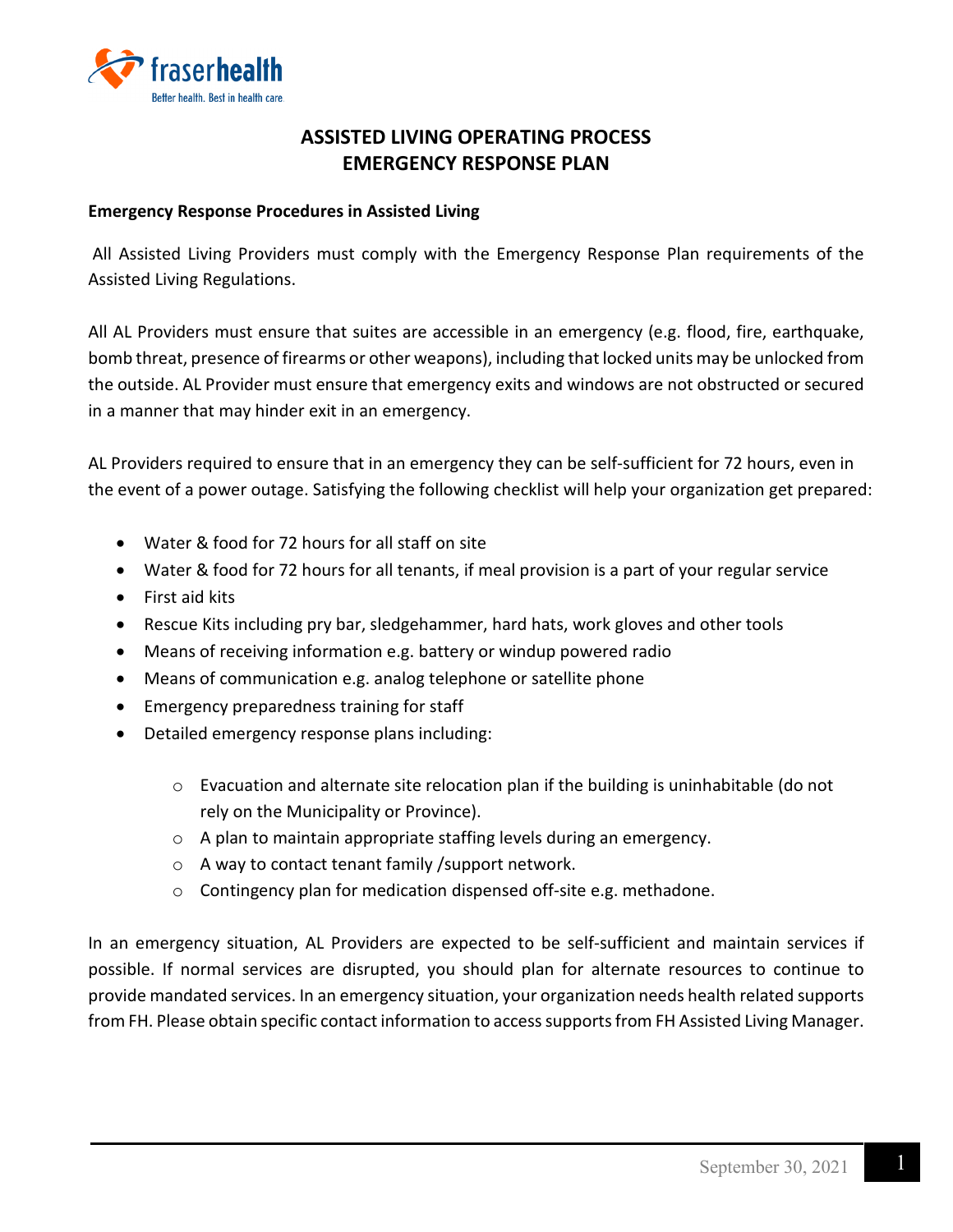

#### **Safety and Emergency Services**

As outlined in the Assisted Living in B.C. – Handbook for Operators, (pp.52-56), Assisted Living Providers must offer services and/or facilities that enable tenants to self-preserve in the event of fires or other emergencies. In meeting the safety and emergency services requirement, consider the following:

- Are emergency fire plans displayed?
- Are there smoke/fire alarms and sprinkler systems? Are they in good working order?
- What is the emergency response system? How is it answered?
- Are exterior buildings locked? When? How do tenants and visitors get into the building?
- Is documentation in place to reflect the individual support needs of the tenant in the event of an emergency?
- Are tenants and staff educated and trained in emergency response procedures?
- Is there emergency response staff available 24/7?

The following resources may be helpful in planning and with staff education related to safety and emergency services.

- o <https://www.publicsafety.gc.ca/index-en.aspx>
- o <https://www2.gov.bc.ca/gov/content/safety/emergency-preparedness-response-recovery>
- o <https://www.getprepared.gc.ca/index-en.aspx>

# **First Aid and CPR**

AL Providers must ensure that at all times an employee holds a valid First Aid and CPR certificate after completing a course that meets the requirements of Schedule B of Assisted Living Regulations, and is readily accessible to clients. AL Providers must have First Aid supplies readily accessible to all employees.

Refer to the AL Regulations Schedule B for Course Requirements and Skills Requirements for First Aid and CPR.

Fraser Health does not provide funds for training Assisted Living staff for First Aid or CPR. The specific AL Provider First Aid and CPR Policy will be discussed with the client and family/contact during the preoccupancy meeting. AL Provider policy will be made available to the tenant upon request.